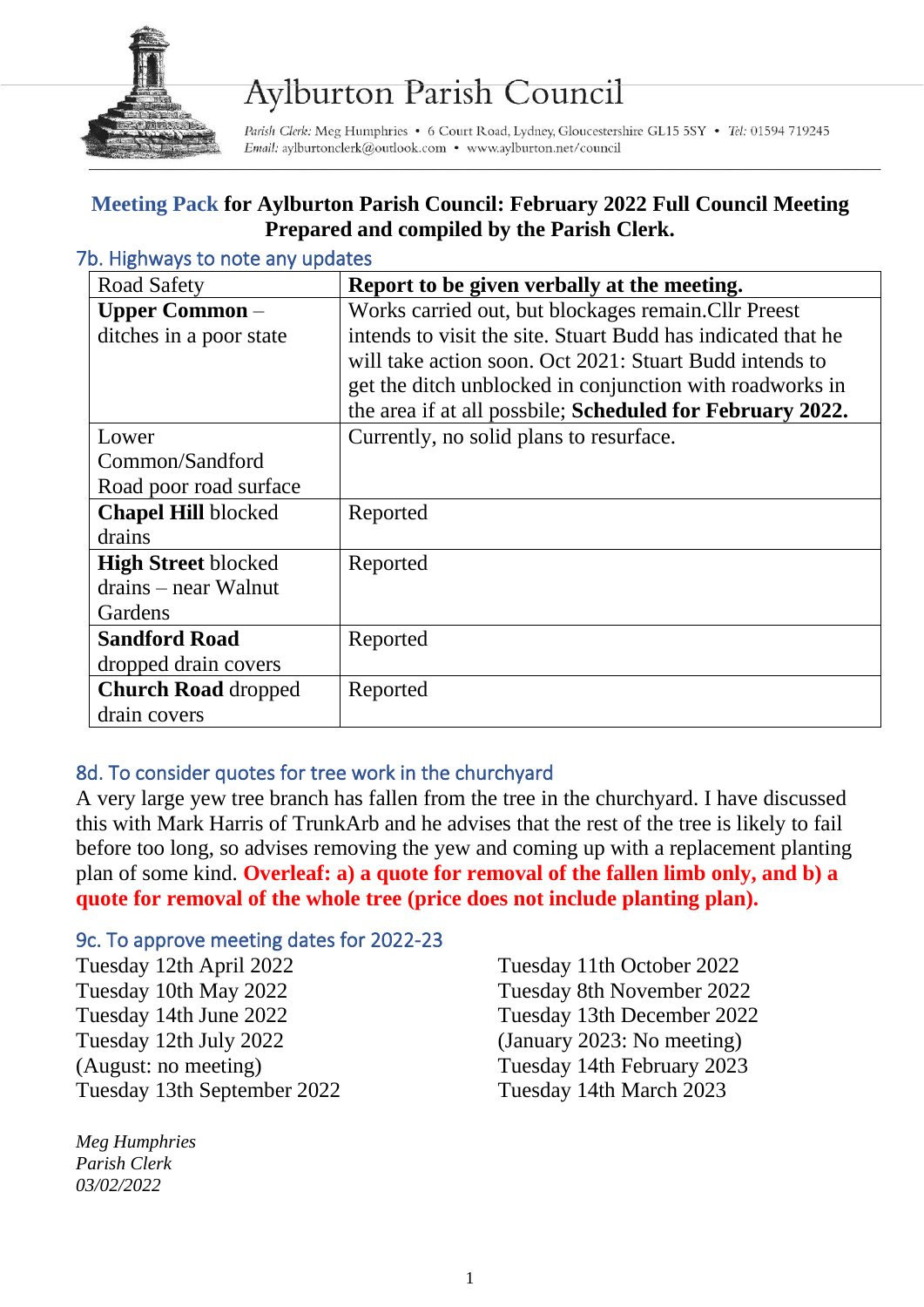

GL15 6PJ **TrunkArb Tree Surgery Ltd** The Ruffets Main Road Lydney United Kingdom

VAT Number: GB 206617032 T: 01594 529893 E: [georgina@trunkarb.co.uk](mailto:georgina@trunkarb.co.uk)

Aylburton Parish Council United Kingdom

## **Quotation**

| Quote Number: | 2443                                            |
|---------------|-------------------------------------------------|
| Quote Date:   | 24th Jan '22                                    |
| Valid For:    | 30 Days                                         |
| Account:      | ALYB01                                          |
| Quote Ref:    | Storm damage yew - remove failed limb only 2022 |

| <b>Description</b>                                                                              | <b>Total</b> | VAT   |
|-------------------------------------------------------------------------------------------------|--------------|-------|
| Tree Work - remove large failed limb and clear area                                             | 387.50       | 77.50 |
| Green Waste Disposal - all waste to be processed and removed site to be left<br>clean and tidy. | 0.00         | 0.00  |

| <b>Total Net Amount:</b> | £387.50 |
|--------------------------|---------|
| VAT @ 20%:               | £77.50  |

Quote Total: £465.00

In light of the current outbreak of COVID‐19 we would like to reassure all customers that our small team are fully briefed and follow all the correct protocols to reduce the spread of infection. In our industry it is already routine for all vehicles to carry and employees to use hand sanitser. During this time we encourage our customers to remain indoors while work takes place. All contact with clients can be done remotely and works go ahead as usual. We wish you the very best of health. Georgina and Mark Harris